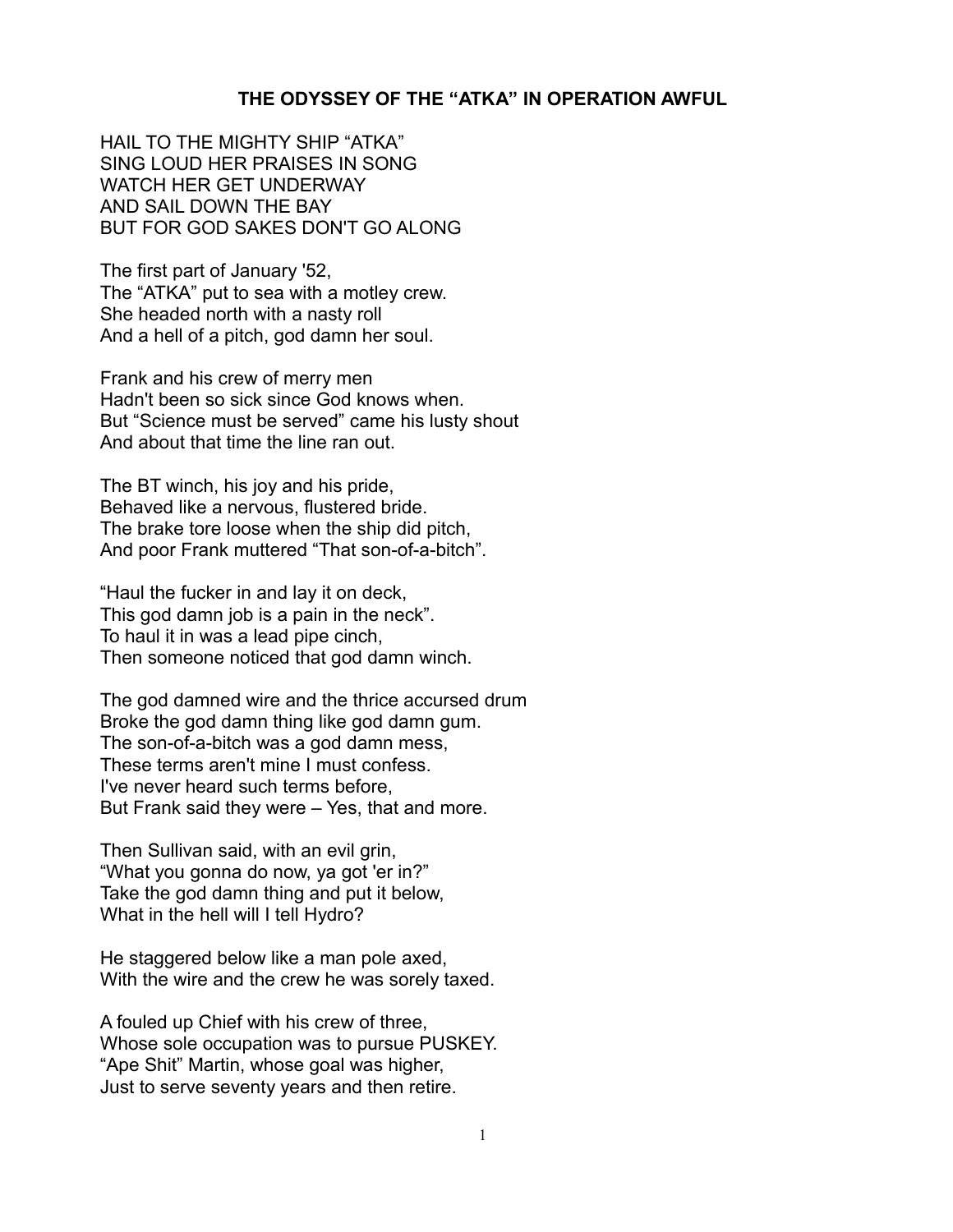And "Numb Nuts" Parker, bless his soul, Who kept drag assin' around the North Pole. Then good old "Red Ass" Felts, of whom it is said, That he made damn sure no one pilfered his bed.

Our own little "Iodine", a likeable scamp, Ever willing to share his seventy buck lamp.

But the ship rolled on from sun to sun And we finally arrived at BW One. The natives there were Air Force men Whose time had been extended again and again.

With nothing to do but drink, by God, Make big snow men and fish for cod. There were damn few women and they seemed to choose To wear dungaree pants and running shoes.

I saw one guy in a sort of a trance, And all he could say was, "She gimme a dance". "What a lover I am", he said with a leer, See'in as how I only been here a year. I don't like to brag about it but brother, I'll bet next year she will give me another".

At the Raven's Roost we were welcomed in By a long tall rebel with a friendly grin. "The drinks are high, plumb two bits a shot, Seems that likker is all we got. Don't mind that guy beating his head on the floor, He's just been extended for six months more".

We converged in a body on that friendly bar, I swear it stretched from thar to thar, The barkeeps poured with a heavy fist, If you didn't drink up, they got plumb pissed.

Someone ordered steak, we thought it was queer When they led through the door a god damn steer, They cut off his horns and tail on the porch, Then some flyboy lit up a torch. "How do want 'er, medium rare?" The bastard said as he applied his flare. He scorched up the bovine, both sides with a grin, Stuck a fork in its rump and rumbled "Dig in".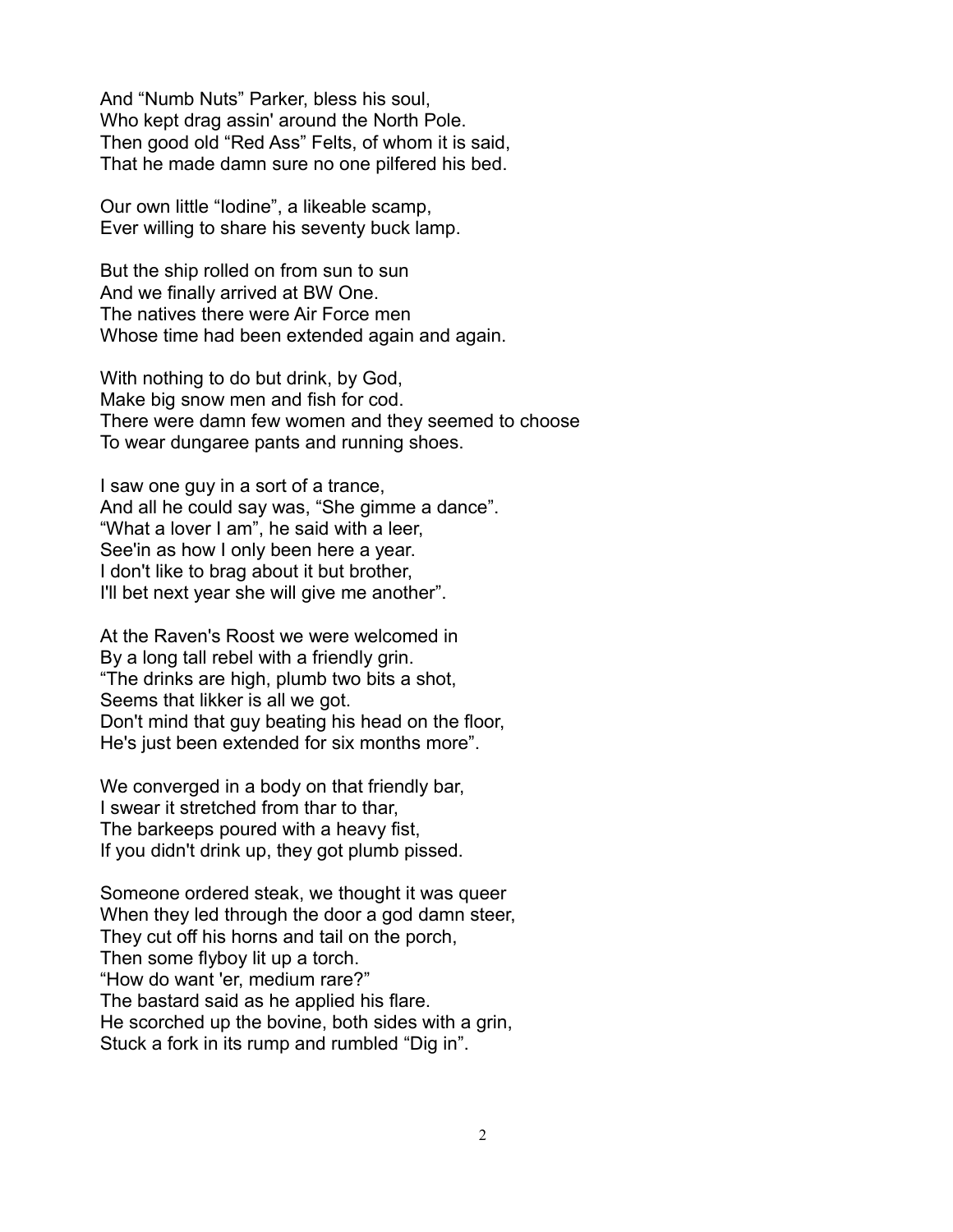A goggled eyed sailor pulled the fork from its ass, Made a sickly grin and said "I pass". You bastards are tough, there is no doubt, Gimmie my hat, I'm checking out.

We laid to theremid the snow and ice, Out board of the SS Short Splice. Our sister ship, the bark "EDISTO", Hove into sight with a tale of woe. Metcalf, Schefer, and all the gang Mustered round, and the blues they sang.

Their god damn gear washed over the side, In the god damn gale and god damn tide. They only got sixty god damn drops When the god damn shiv on the BT pops.

The god damn fish took a god damn dive, Stuck its nose in the bottom and, man alive! The god damn wire broke in god damn two, A god damn trick on a hard working crew.

The only high spot for this little band Was a night of revelry in Newfoundland. Before they started to their first station, They caroused with women of doubtful reputation.

They arrived alongside – Lord how they cursed, Half sick of the sea and a terrible thirst. Preparations were made to leave on Sunday, Get the show on the road and back home one day. Ole Boston is far and women are few, A hell of a life for the Hydro crew.

The gear was rigged and we put to sea With the good ship "EDISTO" for company. We lashed down enough gear to patch a mile of hell With the help of "Ape Shit" who didn't feel well. Set up the lab – checked the god damn winch, (Frank still can't pass it without a flinch). The brains gathered 'round a grimy chart, All hot to go – impatient to start. A watch was set, we all turned to, And hit our sacks, like good sailors do.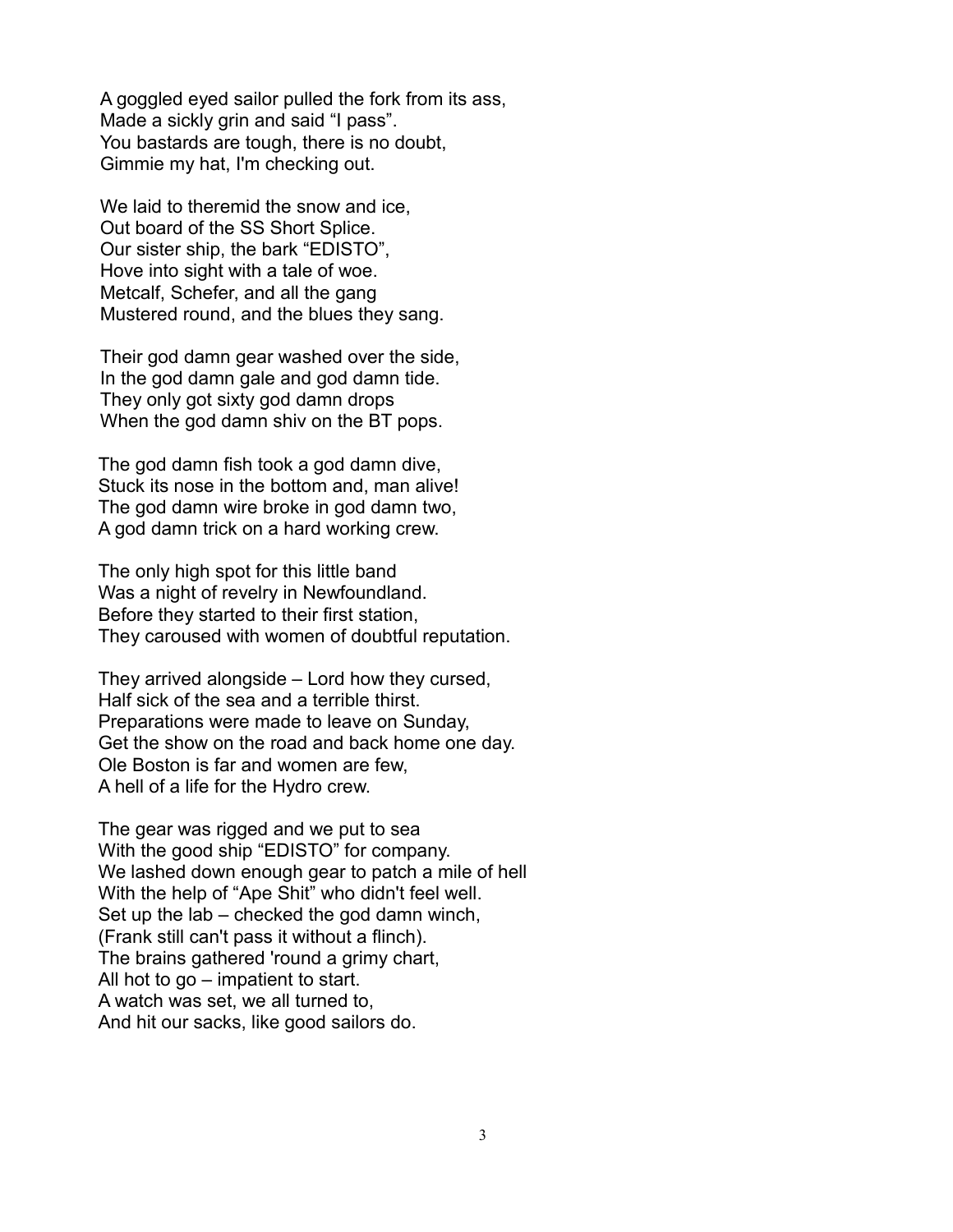The  $28<sup>th</sup>$  dawned in a cloud of spray To find us rolling on our way. "Numb Nuts" gave out with some obscene drivel, Something about the god damn swivel. The son-of-a-bitch broke like a much used rubber And the line ran out before they could snub her. "Numb Nuts" said "Well, kiss my ass, To hell with this gear that's made of brass". "Lightning" bent on another and all went well As we careened along from swell to swell.

When the water temperature went up Like "pee" warm water from a pup, Frank said "From what I have seen, We must be in the god damn Carribean". But it was just a quirk of fate, you know, That we duly noted for dear Hydro.

We stopped in the afternoon watch to see If the god damn monster would really run free. The Skipper came back – the Exec did too, But it worked like a dream, I'm telling you. We let it out about 40 miles And hauled it back with relieved smiles. About 1530 the ship turned right, For "Man overboard" and cut the bight.

Of our trailing wire with fish attached, And one more 950 fish we scratched. The line had been out with a fouled up block, We couldn't pull it in – it sunk like a rock.

'Round Cape Farewell we fairly flew, The jolly boys of Doherty's crew. Frank's worried look began to fade As drop after perfect drop we made. "Ape Shit" Martin once more began To hold down his chow and walk like a man. And "Red Ass" Felts that lovable skunk With a bearded face like a trappist monk, Was working the lab and trying to see, How much H2O there is in K9P.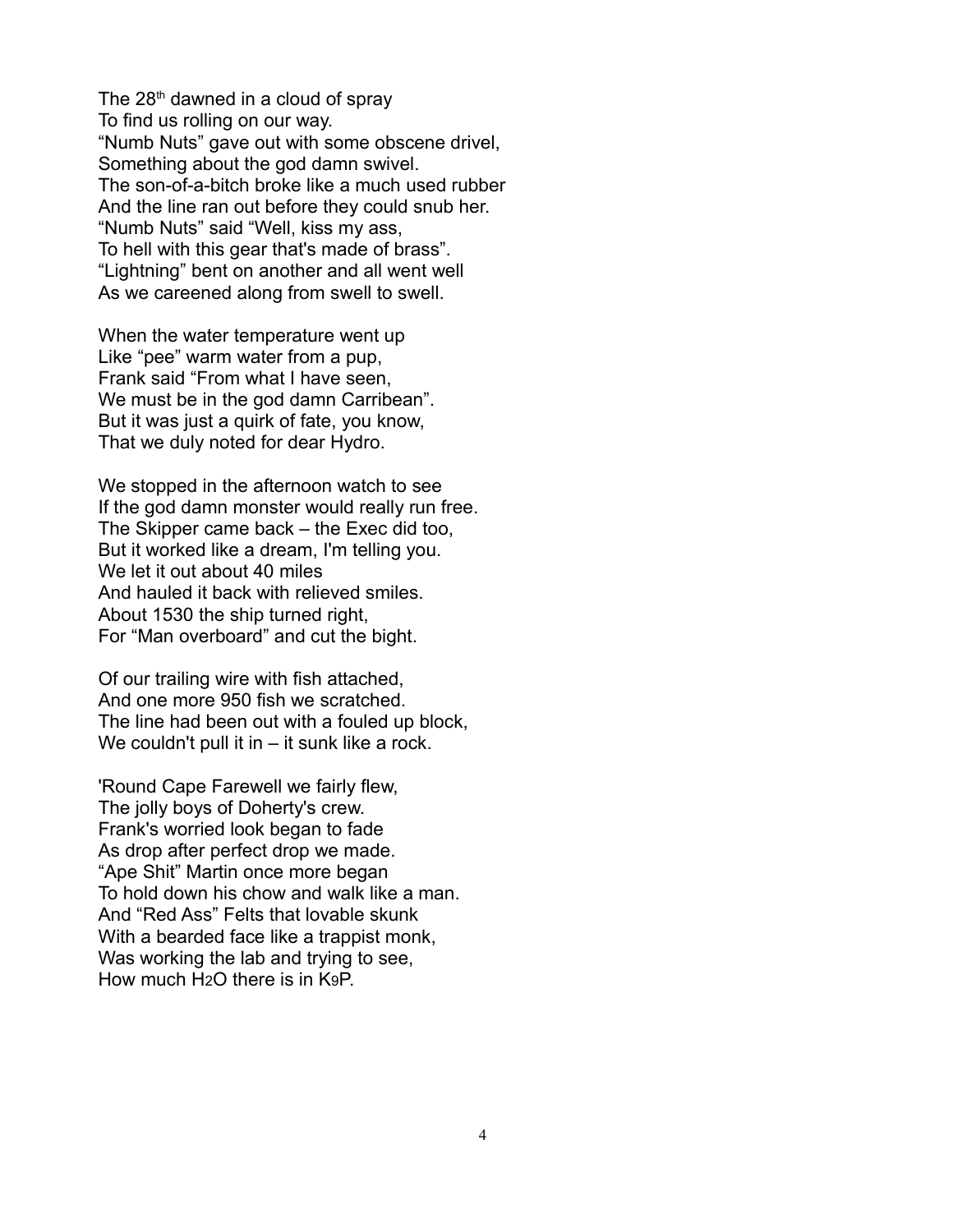"Numb Nuts" Parker gazed with awe At the biggest ice cubes he ever saw. "Wire Hydro, Boss", was his advice, And tell them up north, "By God, thars ice". "Little Iodine" - ever a thoughty lad, Rigged for himself quite a deal, by Gad. He swiped a hammock, secured it to stays, Fitted with a mattress, disappeared for days. Even Chief Hornquist, the harmless lout Was getting sober after three days out. He arose with a groan, rubbed his bristly chin, And pitifully queried, "Are we getting in?"

We arrived at station one just like we orter, And were back on our way in an hour and a quarter.

The monster groaned and shrieked and howled, But the line came in and never fouled. Number two we got, when on our way, Then at three heavy seas and hell to pay.

We passed it by and hit the ice, Got four and five and were going nice. Though our gonads shrunk into our guts, Science was served despite frozen butts.

The crew was happy until we would stop To drift awhile and make a drop. Then the ship would roll, she sometimes pitches And then we would all be son-of-a-bitches.

So we traveled on, I do declare, "Til we came to the realm of the Polar Bear. Its a rough ordeal, as everyone knows, To become a member of the clan "Blue Nose". Our bodies were reduced to quivering meat, But we emerged still walking, no mean feat.

"Numb Nuts" and Frank, with lordly airs, Kept letting us know that "they had theirs". All except "Ape Shit", who pleaded work Are now "Blue Noses", and by some strange quirk, The god damn winch must have got the word, For never a growl or grunt is heard From that morphadite bastard, conceived in sin, As we sail blithely on with Captain Flynn.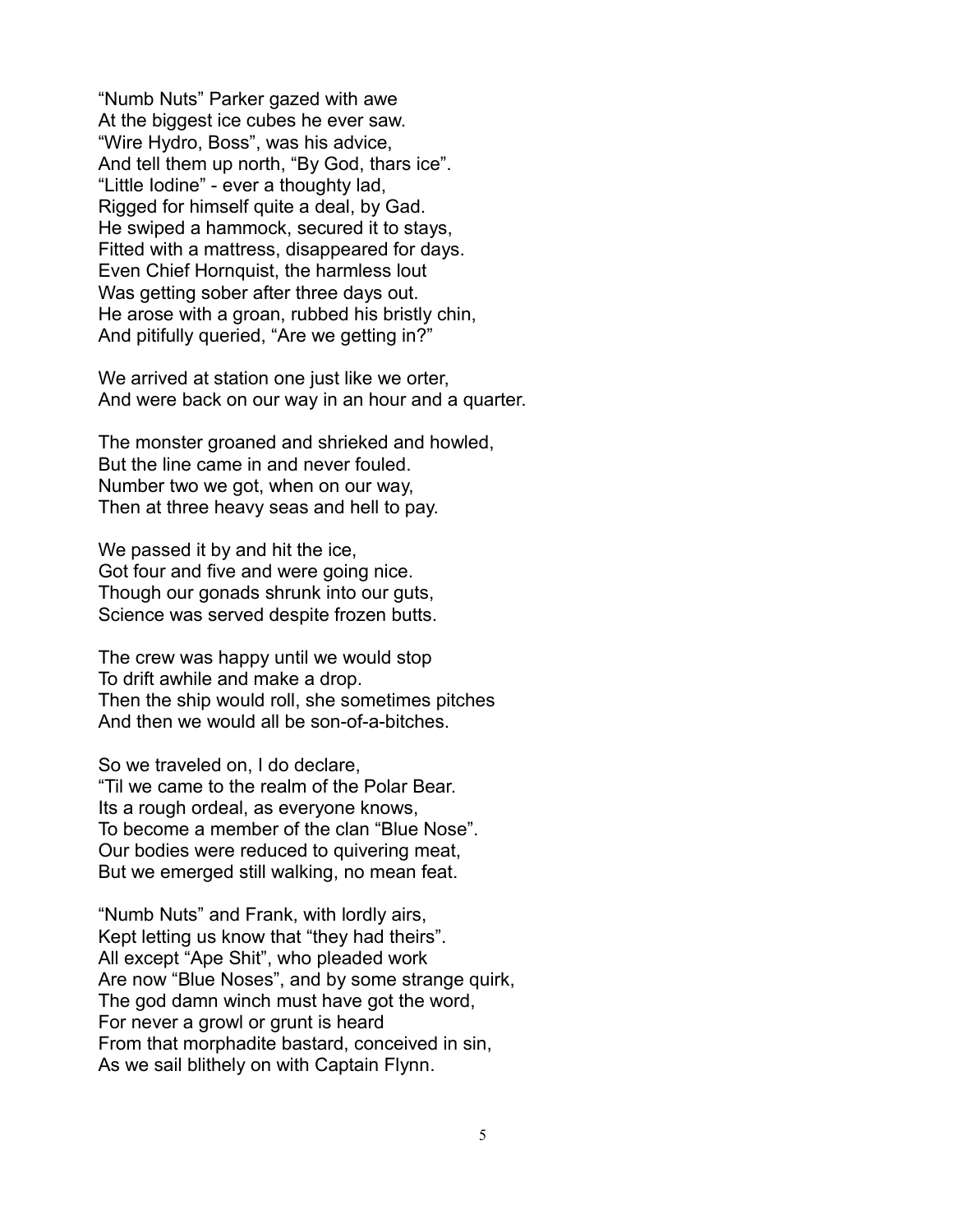Then the good ship EDISTO's conniving crew, Managed to foul up their starboard screw. Orders from ServLant sent her Boston bound, While our crew cursed with rage profound. We still had to stay, and scuttlebutt said We would also get the stations our sister ship fled. But such was not so, we soon did learn, That after overhaul she would return.

It was bum weather, sandwiches, coffee and squalls, Cold that would shrivel a brass monkey's balls. Rolling and rolling then rolling some more, With a twist of her ass like a five dollar whore. The old ship proceeded her erratic track, From station to station, to hell and back.

The gang, whose legs were now well scarred by hatches, Were getting like crabs, (they all slept in snatches). On a good day, by Jesus, we'd get maybe three, Then the weather'd close in and we would be free. If free is the word for trying to stay On a fast shifting bunk for just part of the day.

Our boss, "Boston Blacky", noted the stations we'd passed, Cussed the god damned weather, slowly getting red assed. "brother Felts", he said, "learn all that you can, I ain't goin' north agin for any damn man. I'll stay down in Washington and punch a time clock Before I'll come back up here and live on horse cock. My desk is a bastard, but god damn my soul, A bitch it may be, but it never will roll". He stuck his nose out a hatch, got hit with some spray, Then dolefully intoned, "Shit, no drops today".

But we got on a station and all went well, We let out our gear, plumb halfway to hell. Let it cook ten minutes, then turned on the switch, But she coughed not a fart, that son-of-a-bitch. We thought we were through and southward would go, But the bastardly electricians mate said, "no, no". Replaced a burned fuse and the fucker began To haul it back in according to plan.

So we sailed grimly on, frozen ass and nose, Drag assin' around those frigid ice floes. We ployed hop-scotch with those king sized ice cubes, Capturing ice water in pretty little tubes.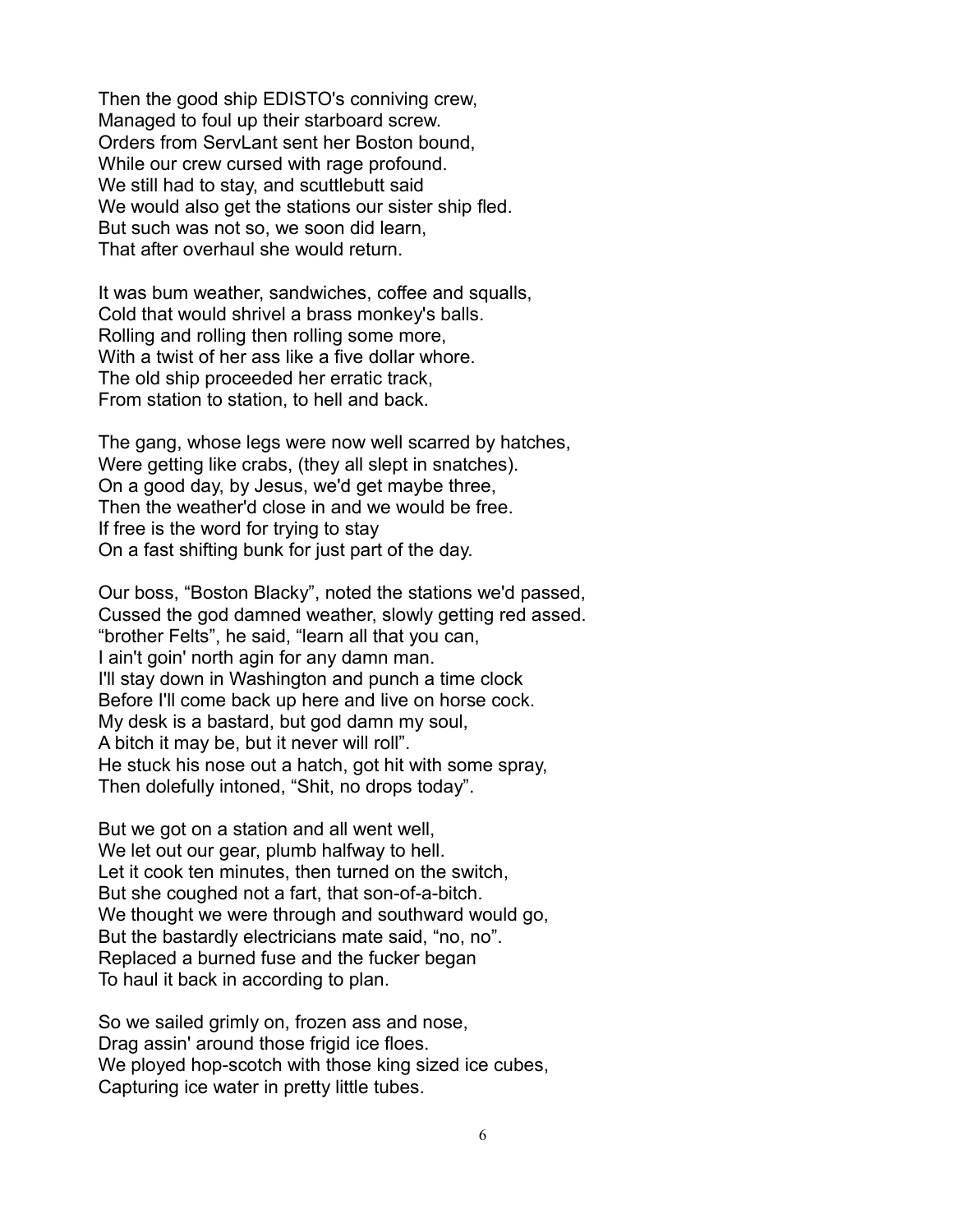The fair name of Nansen we know god damn well, Is thought of quite fondly by the ruler of hell. Plumb grown up men, whose only desire, Is to dunk these damn bottles on little hunks of wire. They haul up the bastards with water filched from below, Then pour the stuff out. Now damned if I know Whether this procedure makes reason or rhyme, But there must be a better way to make overtime.

Well, that cantankerous old monster held up on the drops, Like a dutiful wife that has been slapped on the chops. We split up in teams, one, "Numb Nuts" and "Blacky", Mendell Hornbaum running the winch and chewing tobaccy. "Ape Shit" and "Red Ass" comprised the other team, Mendell still on the winch, god damn, did he scream. "I'm allus on watch, and it's hard to believe, But I am the guy I allus relieve." "I'm easy to live with, but fellers god damn, You all know by now what a late sleeper I am". "You get your reliefs, that's easy to see, But look at the fucker you got relieven' me."

We couldn't go home until we were through, So an alternate plan occurred to the crew, "Blacky" started it by losing a rack, Swore it was a mistake, but my aching back. "Red Ass" saw his rack and raised a bottle, While Mendell was trying to fuck up the throttle. Then "Ape Shit" got into the spirit of the thing, Threw the angle meter over, you ought to heard him sing-- You'd swear, by the Jesus, that he was innocent as hell, Wasn't him at all – only that god damn swell. He'd got it done, too, except right after that, We hauled up his bottle. I swear it was flat As a tube of used tooth paste, a horrible sight, But they kept us hard at it all day and all night. It figured out even, each one made a mistake, But the biggest of all was the one I did make. When I signed on this cruise, It took me away from "wimmin" and "boose".

But it couldn't last forever and slowly drew near, That great day in the morning, warm ass and cold beer. When the Captain, whom we thought was a reasonable man, Sez, "Bejasus, I have a new plan – You lads have been working, you soon will have fifty, I can see with one eye that you're pretty damn shifty.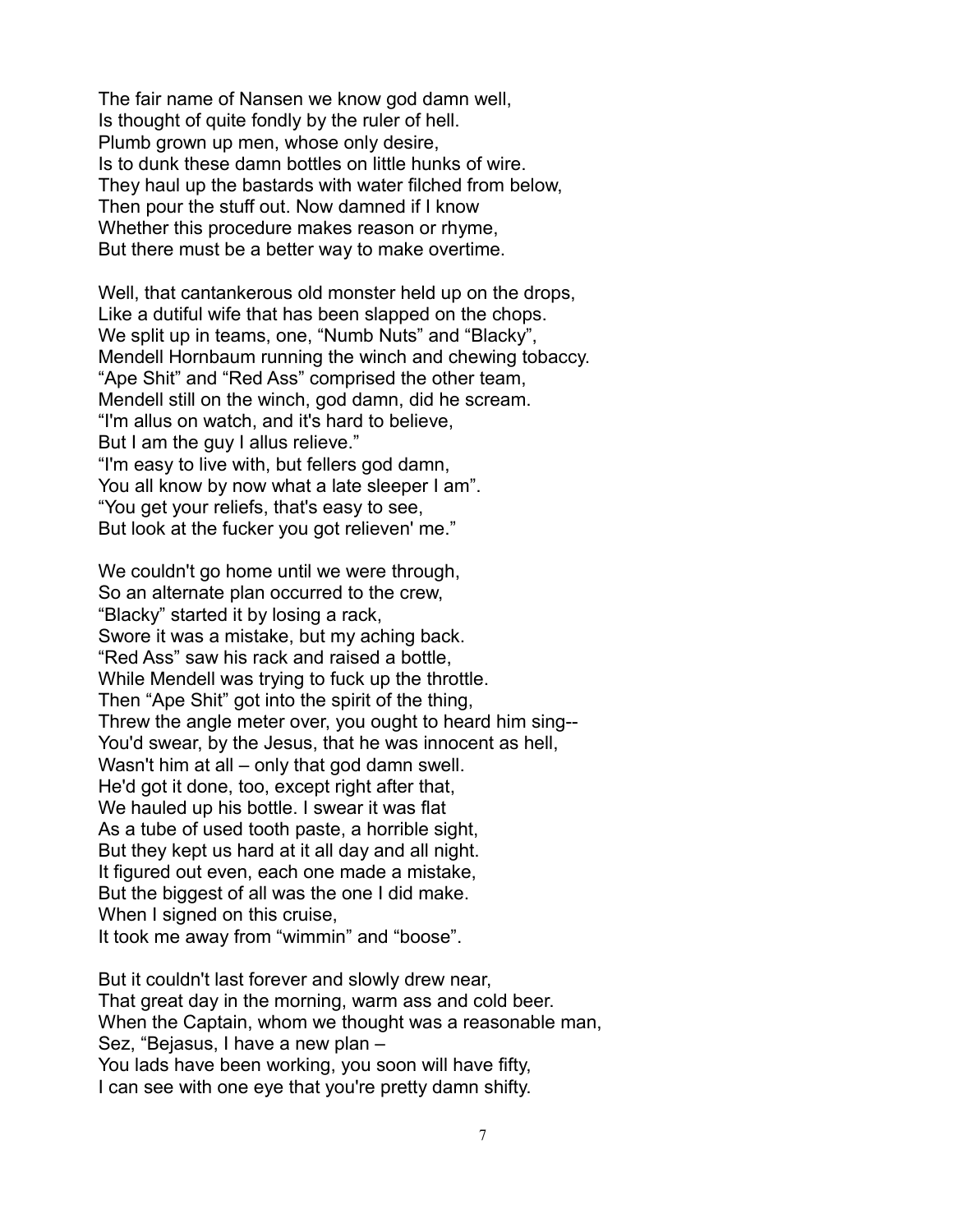Your pretty good lads, get along with my crew", He beamed, "Tell ya what I'm going to do.

I wouldn't do this for just anyone. But I'll let you get five more before we are done". Frank mustered out, "Thanks, you're really too kind--" But I know he had other, stronger words in his mind. The gang, when informed of the news, Moaned and groaned and tried to refuse. But protocol dictated that they must proceed, And carry out the dastardly deed. So with muttered oaths and manner slow, They got a station and went below. Then at the next, the monster wheezed, Stopped---and all hands were pleased.

They conjured up treasured visions so fond, Of cheap physical stuff in the land far beyond. They figured now that we'd have to go, But the god damn snipes again said "no". Red Jones and Hizer, damn their hides, Stuck their ugly faces into the monster's insides. Cussed and swore and turned a screw, And she was running again for a sorrowful crew. (Oh, when sinners go to hell to meet their fates, You can bet for sure there will be electrician's mates!) Even at the fifty-fourth they fixed it again, But it was the last drop, so midst the rain We rolled on, end for end like a pair of fast dice, Couldn't get the last one so said farewell to the ice.

We headed her south, ignored "Blacky's" roar, That we stay on a week and get "just one more". "Ape Shit" chortled, his face all aglow, "No, not no, but hell no". Lets get our ass south, to hell with this noise, And git us some "wimmin", before we start using boys. Behind lay the ice floes, twisted wire, wet ass', Ahead lay Mecca, cold brew and fair lass'.

Astern moaned the winds that could cut like sharp knives, Soon we would be sleeping with our own (and other guys') wives. Be it ever true that where 'ere you may roam, It's a lot better Navy when your heading for home. As we lurched ever on, though the weather was rank, A change in appearance stole over our Frank.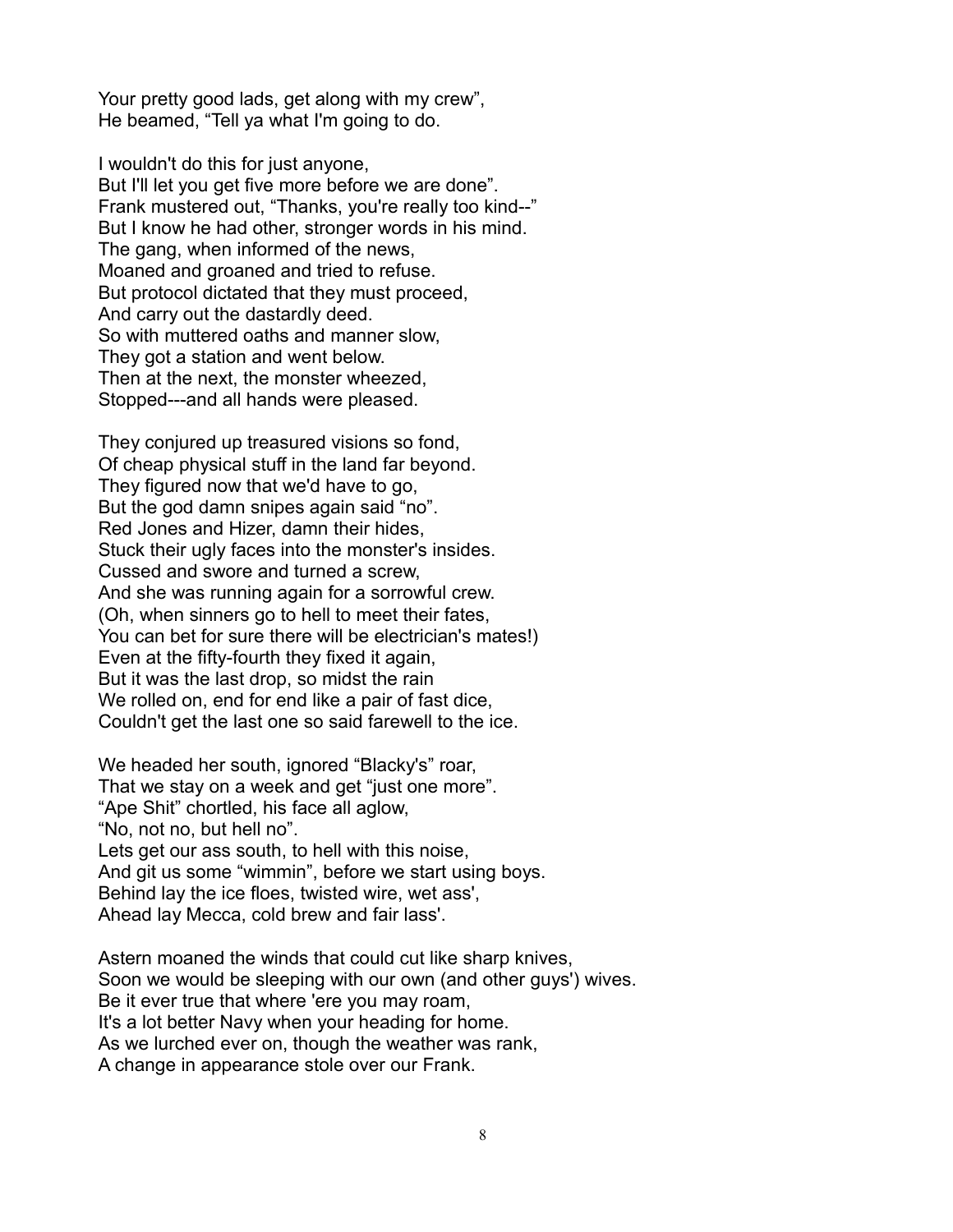He grew morose and sullen and often would stop, To mutter to himself--"just one more drop". We let the lad go, just kept out of his way, As he stumbled along, 'til came the day.

When the anchor was dropped in Newport, R.I, Something snapped inside the guy. He made one more plea for a punt and an oar, By God, he hadda have just one drop more. He figured he'd scull back to that last spot, Get the dope and go home like a scientist ought. So they gave him a coat with long sleeves like a sack, That kind of garment that buttons in back.

While the poor twisted mind that cracked with the strain, Gave vent to thoughts that he shouted out plain. "God damn it all, Chief, stop the son-of-a-bitch, Can't this fucker do nuthin' but pitch?" "Good Christ no! "Red Ass", I've told you before, Put that damn bottle on, before you lower..." ""Numb Nuts", you hellion, take a check on the glass, "Ape Shit", I should kick you right square in the ass". "You lost the Zilchmeter--- it cost Hydro a buck, Now, if you want overtime, you're shit-out-of-luck". "Sol, you scoundrel, don't piss in that bottle, We're fucked up enough, Chief, watch that throttle!" Don't ring that damn bell, you headhunter, you! Who in all hell took off with my shoe?" "Yes Captain, no Captain, certainly Sir, Five minutes to station, that monster, damn her". "Get them isograms, thermograms, telegrams too, Jesus, sweet Jesus, if I just had a crew!" "We got them all fine, boss -- no trouble at all, Take the expenses out of my paycheck and call me next fall". Then he slipped peacefully to sleep as they bore him away, And we shed bitter tears as we stood by sick bay. He'd gone nuttier than hell, but we all had a notion, That back down at Hydro that rates a promotion. But damn it all, Frank, better men than "youze", Have gone off their rocker on a far northern cruise. We cussed and we raved and had lots of fun, But seriously, Fellers, ain't you glad its done?

'Cause I know when we check in at Hades anon, The OD, Old Satan, will waive us right on. "Go on topside, you fugitives from Hydro, You've been through more hell than we have here below".